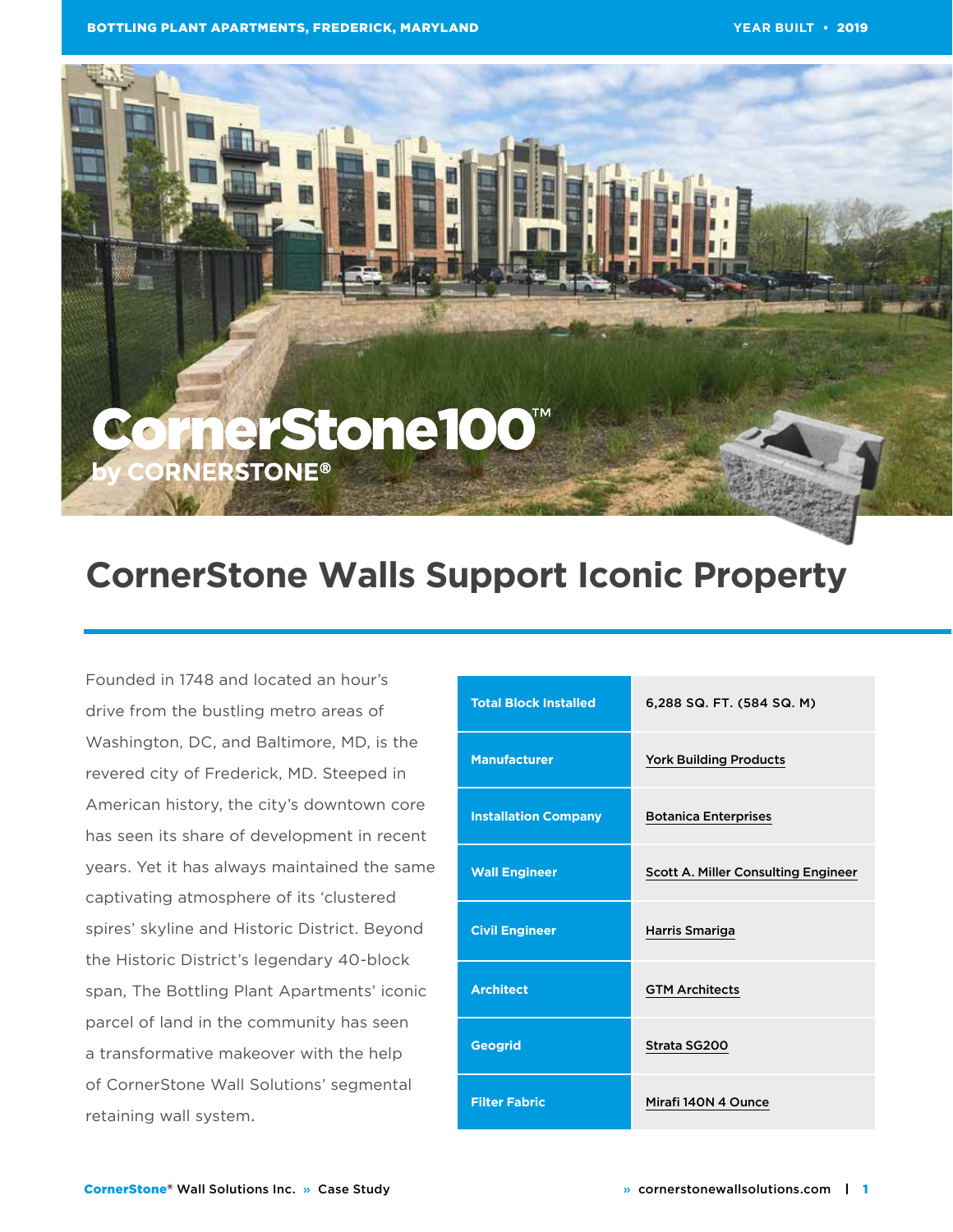Bottling Plant Apartments, Frederick, Maryland

Along North Market Street stood a building affectionately known as the former Coca-Cola bottling plant. Originally built in 1947 to churn out one of the world's most famous soda brands, Coca-Cola occupied the beautiful 9,200 SF brick facility for decades. The plant served as a bottling facility until 1978. Thereafter it became a Coca-Cola distribution center until its 2008 closure.



In 2019, a major development project began to refurbish the former Coca-Cola bottling plant, turning it into a multi-purpose commercial space. Additionally, behind the plant is a trendy new loft-style apartment complex. This apartments have a similar industrial décor-inspired aesthetic design to honor the property's history.

The Bottling Plant Apartments, an 86-unit, four-story complex, proudly overlooks the beautiful greenspace of Rose Hill Manor Park. To secure and support the development's expansive parking area of both buildings, the team chose to install a strong, durable retaining wall.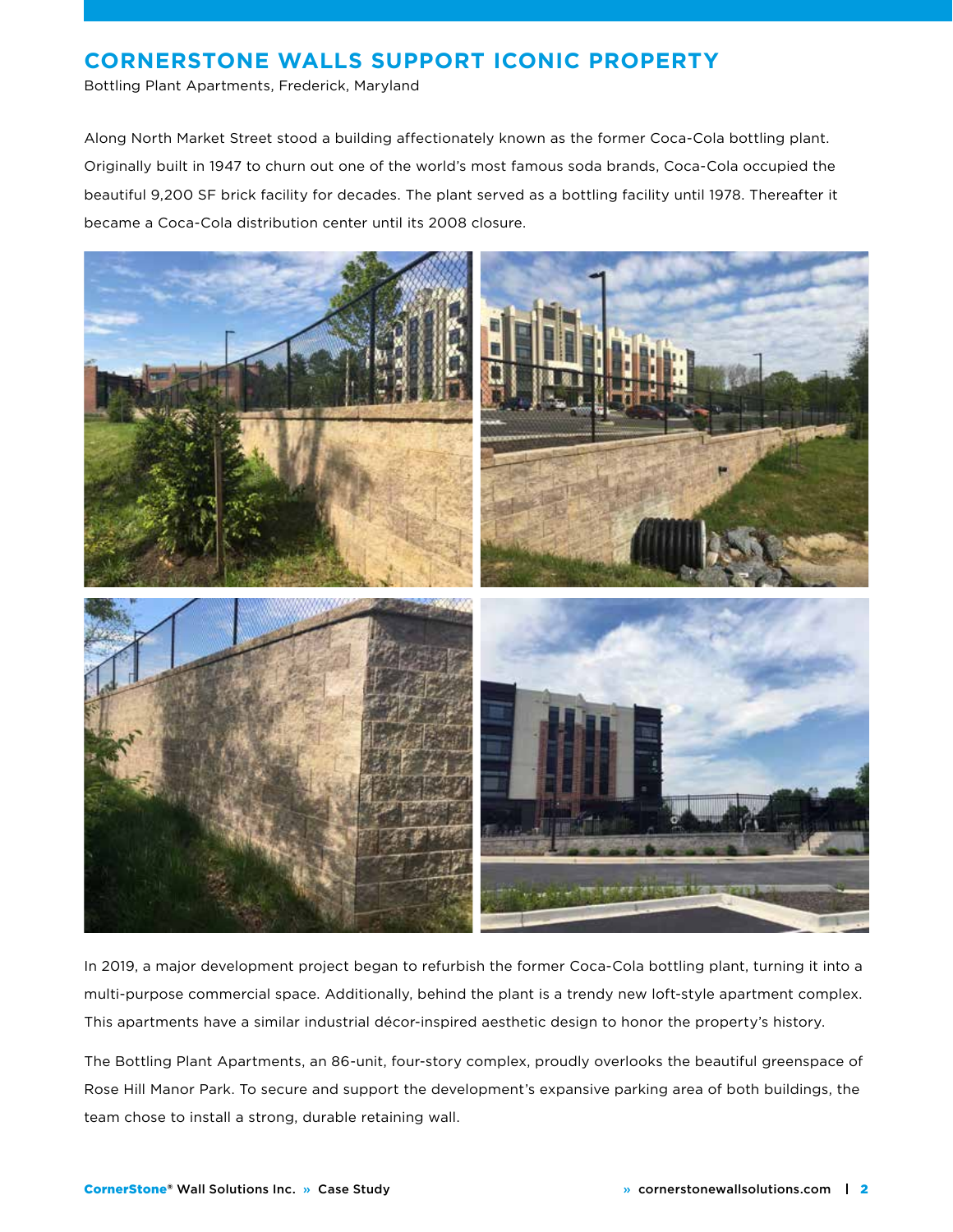Bottling Plant Apartments, Frederick, Maryland



#### **RETAINING WALL BIORETENTION SYSTEMS FOR STORMWATER RUNOFF**

For this project, contractor Botanica Enterprises, chose the CornerStone 100 retaining wall system. The stand-out features include CornerStone 100's cost effectiveness and easy installation. The CornerStone 100 walls efficiently and effectively achieved the grade change requirements and site geometry necessary on Harris-Smariga's civil plans. The blocks also provide an aesthetically pleasing split-face textured appearance. The CornerStone wall system's local manufacturer, York Building Products, also supplied the Strata geogrid and Mirafi filter fabric. Many factors figure into the selection of retaining wall materials. The durability and innovative design of CornerStone's retaining wall blocks made them a natural fit for this highprofile development.

CornerStone 100 units were sourced for two retaining walls on the site which were expertly installed by Botanica Enterprises. The first was a lengthy wall to support the pressures of the property's massive parking lot. The other, a smaller retaining wall, protects The Bottling Plant Apartments' outdoor pool and lounge space.

The large retaining wall was required in order to raise and retain soil and backfill for the parking lot. Two portions of the wall crossed over pivotal bioretention areas that had to be handled with care. Bioretention areas are dedicated drainage areas landscaped and engineered to ensure proper filtration of sediments and contaminants. They are common for locations prone to stormwater runoff, such as paved parking lot surfaces.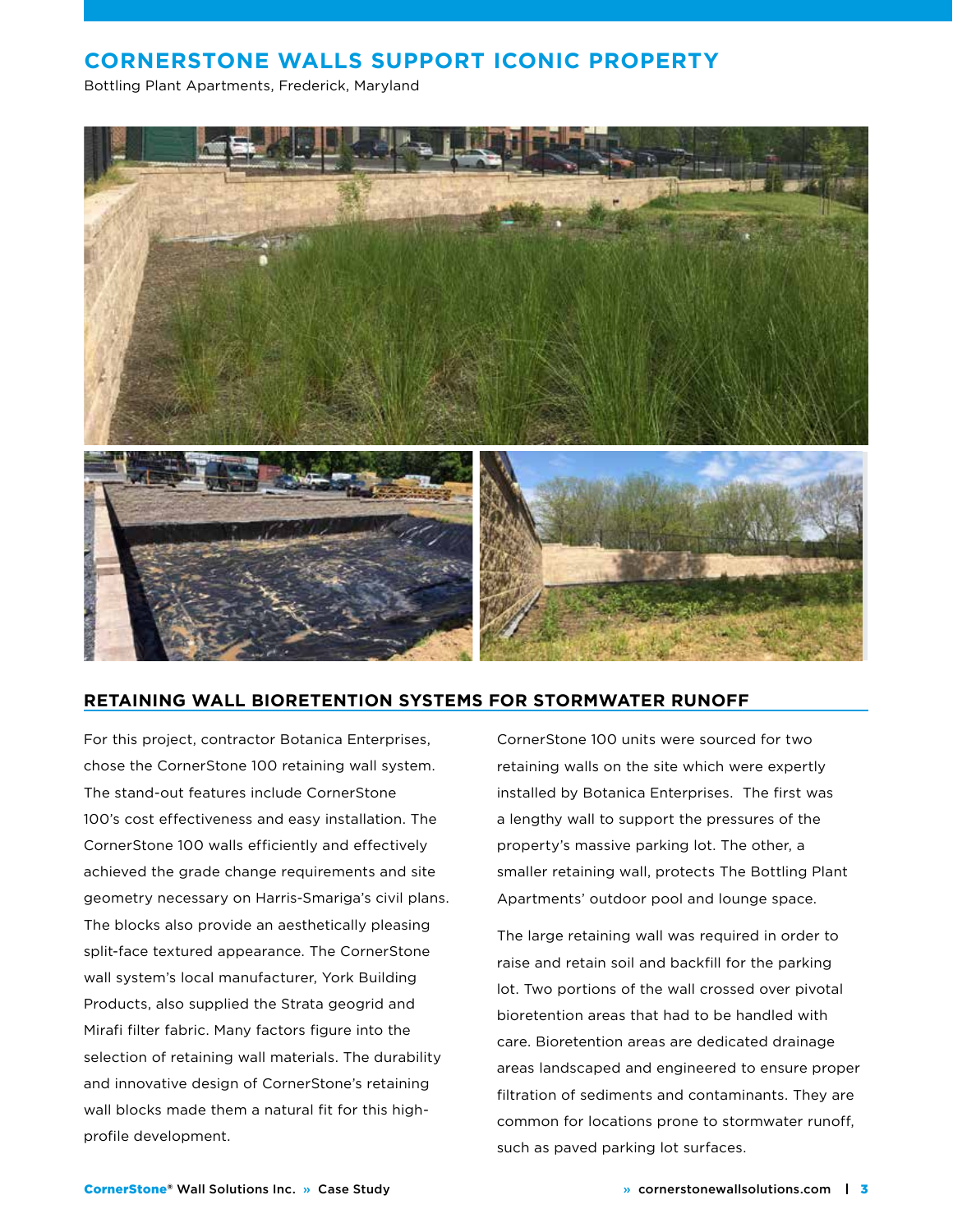Bottling Plant Apartments, Frederick, Maryland

#### **FILTERING THROUGH CHALLENGES**

Bioretention areas have a strategic grade to redirect water away from the base of the retaining wall. They consist mainly of gravel layers, planting soil and mulch, which assists in filtering stormwater and removing pollutants. This also allows it to slowly disperse on site rather than leave, as this could cause flooding elsewhere. Due to their naturally wet environment, bioretention systems are an excellent space for the growth of shrubs and greenery.

While digging the bioretention areas, the crews unexpectedly encountered issues when preparing the retaining wall system's base leveling pad due to excessive amounts of groundwater. The team solved this tough situation by continuously running a pump to stay ahead of the groundwater, lowering the entire bioretention system by an additional 4ft (1.2m) and adding extra stones below the wall for embedment depth. To protect the toe of the retaining wall, a PVC liner and filter fabric were used below the bioretention systems.



At its highest point of 13 courses tall, the retaining wall measured 8.67ft (2.64m), plus the cap unit. To withstand the rigorous weight and pressures of the vehicles and traffic, Strata SG200 geogrid was also chosen to reinforce the backfill for a stabilized base under the parking lot. This polyester geogrid material increases the retaining wall's strength. In turn, it significantly reduces the need for future repairs and maintenance.